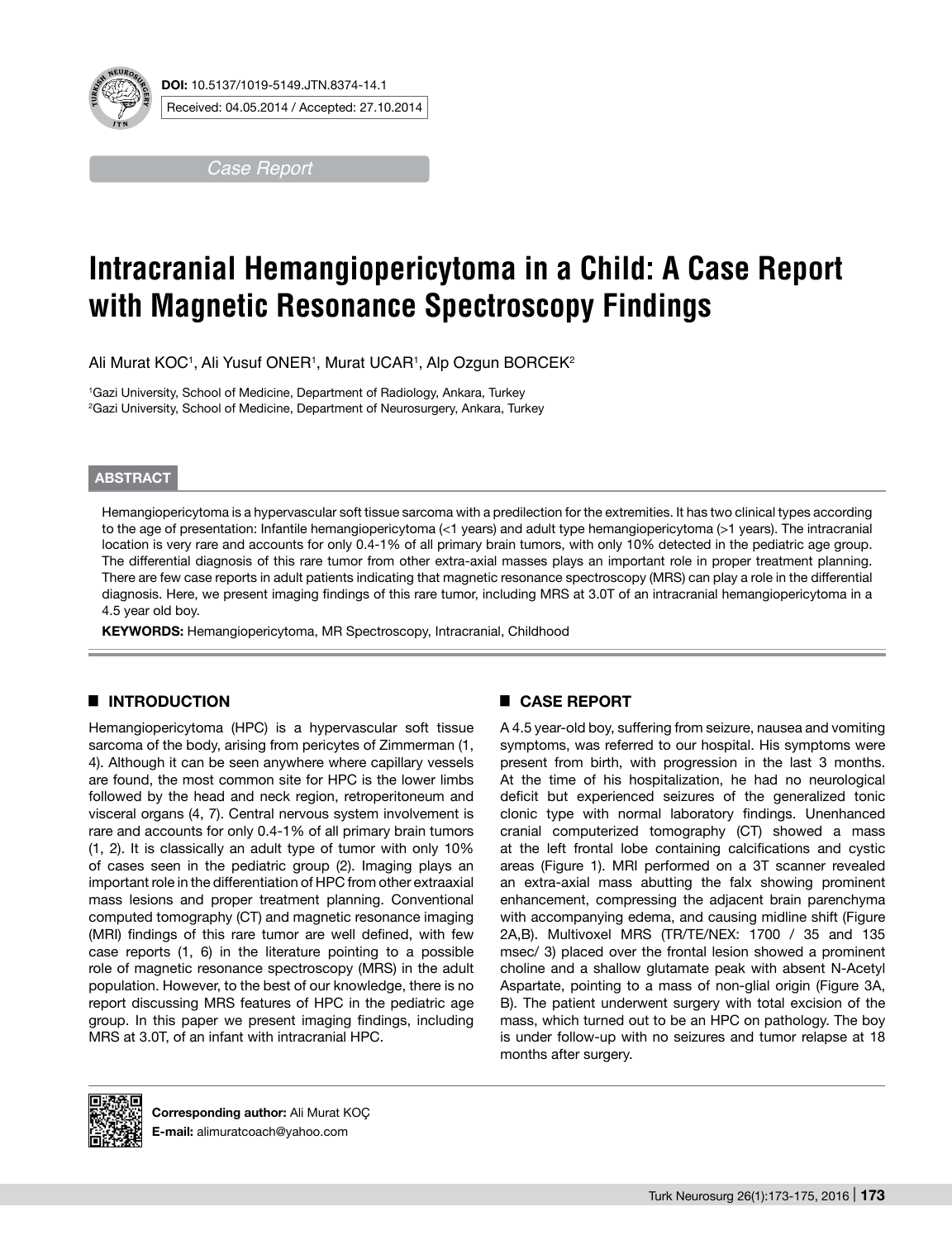#### █ **DISCUSSION**

HPC is a hypervascular soft tissue sarcoma. Although initially named as "angioblastic meningioma", it has been realized in the following years that this is not a meningioma (1). In the last classification of World Health Organization (WHO), HPC is included in the "extrapleural HPC and solitary fibrous tumor" subgroup which is under the group of "fibroblastic / myofibroblastic tumors" (5). Furthermore, intracranial HPC is divided into two categories: WHO Grade III Anaplastic Hemangiopericytoma and WHO Grade II Hemangiopericytoma (2, 6). HPC has two clinical types according to the age of presentation; infantile hemangiopericytoma (<1 years) and



**Figure 1:** Non-enhanced axial cranial CT reveals an extra-axial mass lesion on the left frontal region with prominent calcifications.

adult type hemangiopericytoma (>1 years), with the second type being more common (4, 7).

Intracranial HPC and meningiomas have similar symptoms and similar appearances. However, the clinical courses and treatment methodologies are different. First of all, HPCs are more aggressive tumors. They can locally recur and can metastasize to distant organs (1, 7). Treatment of HPCs and meningiomas involve surgery with the aim of complete resection (4, 7). Because HPCs are highly vascularized, it is important to diagnose them preoperatively to avoid loss of high volumes of blood during surgery. Preoperative embolisation of the tumor can also be considered to minimize anticipated blood loss (1, 7). Postoperative radio- or chemotherapy is usually administered in HPCs whereas surgery alone is adequate in meningiomas (1, 7). Because infantile type hemangiopericytomas are less aggressive than adult types (6), their response to chemotherapy is better (7), and surgery may be adequate by itself.

HPC and meningiomas are both extra-axial tumors presenting with similar imaging findings, including dural tail and enhancement after contrast injection. However, there are some clues, although not fully discriminative, that may help in differentiating HPCs from meningiomas. HPCs have more heterogenous texture, enhancement pattern and narrower dural tail (2, 6). Calcifications usually point to meningiomas instead of HPCs, with some rare exceptions. To the best of our knowledge, the above reported patient is the seventh case of HPC presenting with calcifications (2, 6).

MRS is known to complement conventional MRI and increase diagnostic accuracy in the imaging workup of different intracranial tumors. In the recent literature, there are few reports concerning the use of MRS in HPC patients. Barba et al. (1) evaluated MRS findings in three adult patients with HPC at 1.5T. They report absence of NAA, and moderate peaks of Choline and Glutamate together with prominent myoinositol in those patients and conclude that the higher contribution of



**Figure 2:** Axial T2 weighted (A) and postcontrast T1-weighted **(b)** MRI images reveal a mass with heterogenous signal intensity and heterogenous contrast enhancement. Peripheral edema and a midline shift are also noted.